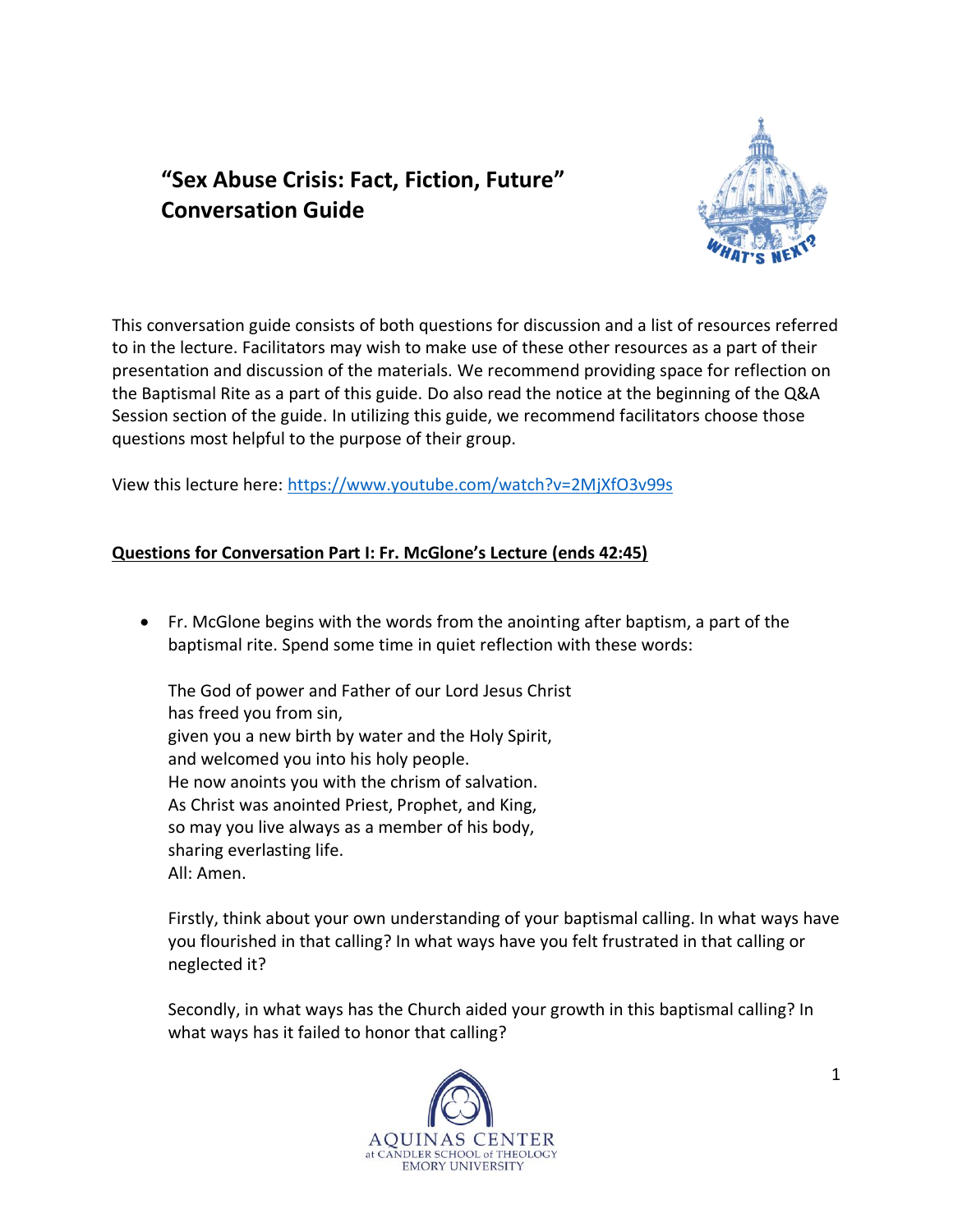- Fr. McGlone uses the image of the head being too large for the body in order to express an imbalance in the body of Christ that led to this abuse crisis. When you think of the body of Christ, what persons, groups, roles come to mind? Do you think we pay enough attention to those who have been harmed and marginalized within the body of Christ?
- Fr. McGlone speaks of the Church as operating on a "grooming model." What does a "grooming model" of Church look like?
- Are you familiar with the statistics Fr. McGlone quotes about the percentage of abusive priests and the number of victims of sexual abuse by a priest? What is your reaction to these statistics?
- Are you familiar with the Dallas Charter and the John Jay Report? This is a good moment to discuss those two documents with your group facilitator and clarify important measures for protecting children and young people (including the importance of VIRTUS training). While he affirms its significance, what is the major flaw in the Dallas Charter raised by Fr. McGlone?
- Fr. McGlone argues that, "The Church needs a reformation from within because the reformation from without was insufficient." What important reforms are called for in this talk, and what other reforms might you advocate for in order for the Church to fully live out the teaching of the Gospels and protect the most vulnerable?
- Have you thought of your baptismal calling as including a prophetic and priestly role? How might you find inspiration in this role from the holy men and women mentioned by Fr. McGlone – Peter, Paul, Clare, Teresa of Avila, Mother Teresa, Dorothy Day, Catherine of Siena, and many more – whose love for the Church included a prophetic response to the evils present in Church and society?

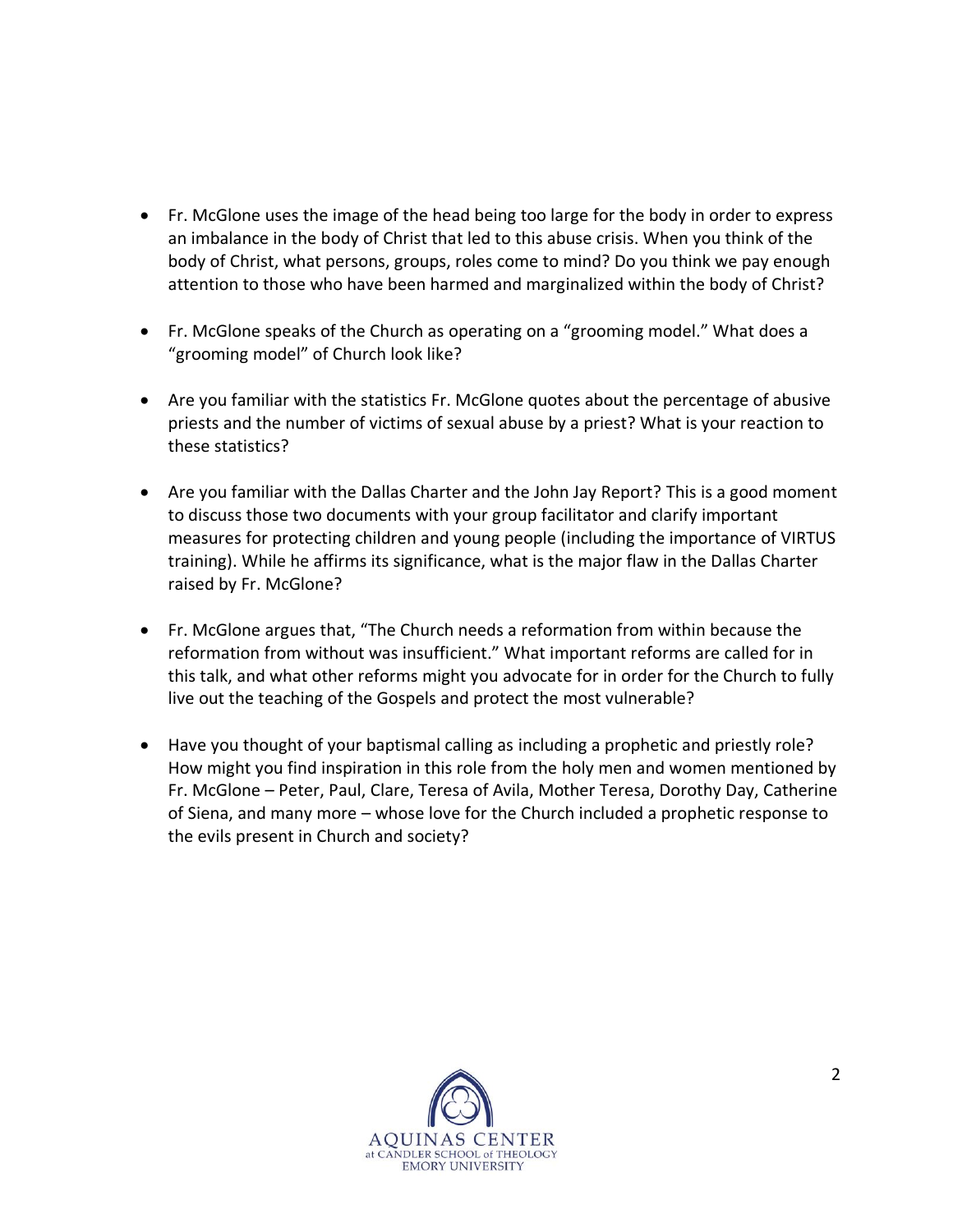# **Questions for Conversation Part II: Q&A Session (42:50-1:56)**

It is important to note that the questions asked in the second half of the video reflect the varying perspectives of the people present in the room during the lecture and their immediate reactions to this content. This content provoked varied intellectual and emotional reactions, some of which viewers may identify with, and others with which they may deeply disagree. Overall, this Q&A session provides space for opening up some common concerns and questions that often arise in relationship to the abuse crisis.

- Speaking to the question of how people will be able to trust the Church again, Fr. McGlone quotes St. Ignatius of Loyola, "Love is shown in deeds not words." What deeds do you think we need to do as Church to restore trust?
- Fr. McGlone explains that abuse of power is the root of the sexual abuse crisis, and clarifies that there are a number of common misconceptions regarding the abuse crisis – including the idea that most abusive priests are gay and that clerical celibacy is the cause of the crisis. Why do you think that explanations often focus on these misconceptions rather than questions of power?
- Instead of the "bad apple" model of discussing the abuse crisis, Fr. McGlone speaks of the bad apple in the bad barrel. What kind of corrective is this making to the "bad apple" model?
- Fr. McGlone discusses the need for a more robust lived theology of "Catholic intimacy," which is not just about sex but a wholistic, integrated relationality. Teaching Catholic intimacy should begin in the home and extend out into the parish and wider community. When you hear the phrase Catholic intimacy, what comes to mind? What obstacles are currently in the way of living this Catholic intimacy? How might we begin to live into this healthy, wholistic intimacy more fully?
- Fr. McGlone discusses a number of liturgical spaces and actions that parishes and dioceses might provide for praying for victims and survivors of sexual abuse. What, if any, of these practices do your local church communities participate in currently? Are there further practices they might take up?

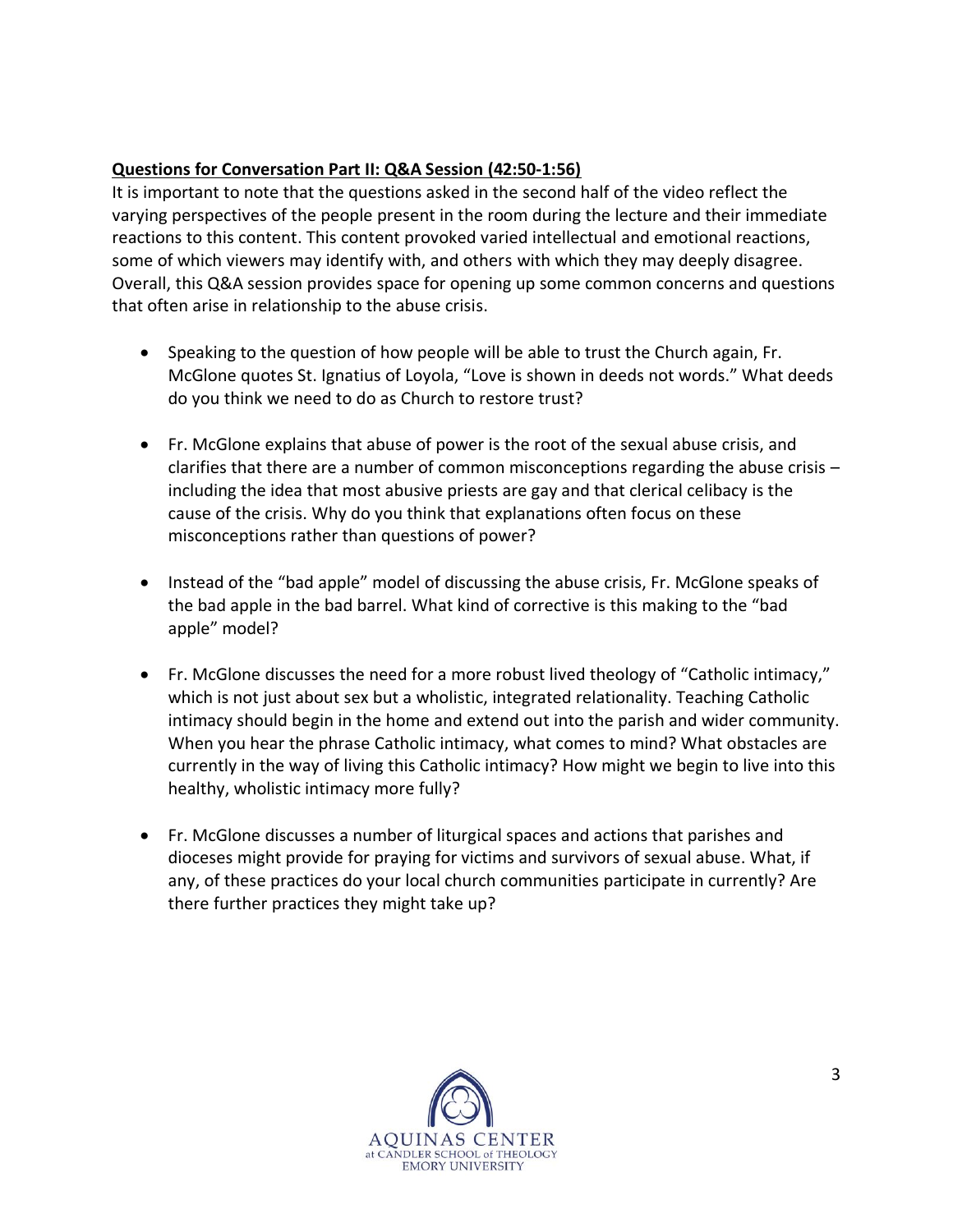## **Resources:**

#### **Survivor Support**

**If you have been the victim of abuse in the Catholic Church, please reach out to someone. Below are contact points that can help.**

| <b>RAINN National Sexual Assault</b><br><b>Hotline</b> | 800-656-HOPE (4673) or online chat                                        |
|--------------------------------------------------------|---------------------------------------------------------------------------|
| <b>Survivors Network of those Abused</b><br>by Priests | Assistance Line: 1-877-SNAP-HEALS (877-762-<br>7432)                      |
| <b>Victim Assistance Coordinators</b>                  | Click here to contact a victim assistance<br>coordinator in your diocese. |

- For reports and documents on the abuse crisis, educational information, and steps on how to take action, visit [http://catholiclayresponse.com/.](http://catholiclayresponse.com/)
- Fr. McGlone begins with the words from the anointing after baptism, a part of the **baptismal rite**. Spend some time in quiet reflection with these words:

The God of power and Father of our Lord Jesus Christ has freed you from sin, given you a new birth by water and the Holy Spirit, and welcomed you into his holy people. He now anoints you with the chrism of salvation. As Christ was anointed Priest, Prophet, and King, so may you live always as a member of his body, sharing everlasting life. All: Amen.

The entire baptismal rite can be found here: <http://www.ibreviary.com/m/preghiere.php?tipo=Rito&id=103>